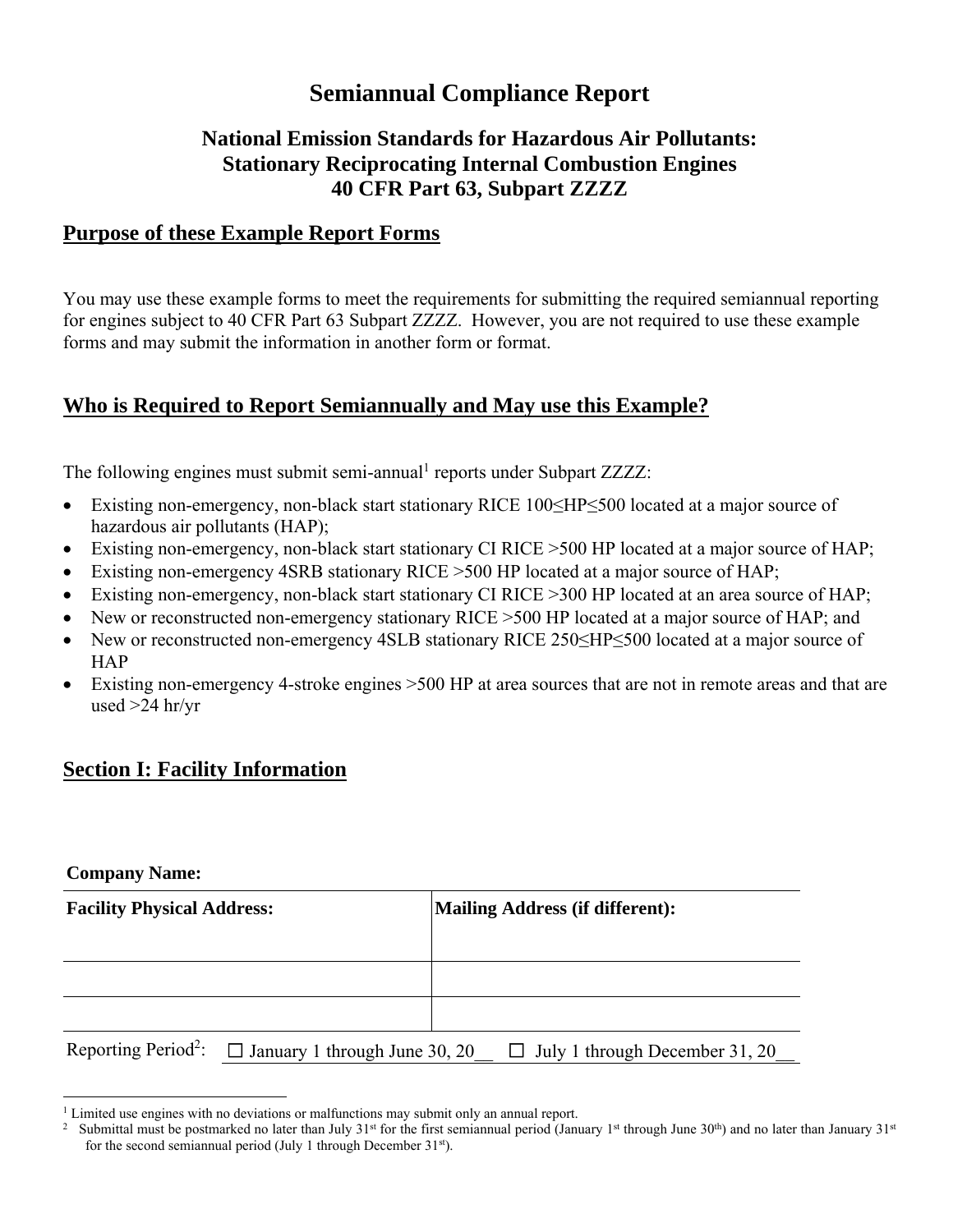# **Section II: Required Semiannual Report Information**

| $1_{-}$ | Were there any malfunctions <sup>3</sup> in the reporting period that "caused or may have caused any applicable"<br>emission limitation to be exceeded"? |
|---------|----------------------------------------------------------------------------------------------------------------------------------------------------------|
|         | YES – For each engine, complete <b>Section IV</b> and provide supporting data.                                                                           |
|         | N <sub>O</sub>                                                                                                                                           |
| 2.      | Were there deviations <sup>4</sup> from emission or operating limitations?                                                                               |
|         | YES – For each engine, complete <b>Section IV</b> and provide supporting data.                                                                           |
|         | NO                                                                                                                                                       |
| 3.      | If you operate a Continuous Monitoring System (CMS), including CEMS and CPMS, was the CMS<br>out-of-control, as specified in $§63.8(c)(7)?$              |
|         | YES – For each engine, complete <b>Section IV</b> and provide supporting data.                                                                           |

 $\Box$  NO

# **Section III: Certification**

Based upon information and belief formed after a reasonably inquiry, I, as a responsible official of the abovementioned facility, certify the information contained in this report is accurate and true to the best of my knowledge.

 $\_$  , and the contribution of the contribution of  $\_$  . The contribution of the contribution of  $\mathcal{L}_\mathcal{A}$ 

Responsible Official Name (Please Print) Responsible Official Signature

Responsible Official Title Date

 $\overline{a}$ 

 $\_$  , and the contribution of the contribution of  $\overline{a}$  , and  $\overline{b}$  , and  $\overline{b}$  , and  $\overline{b}$  , and  $\overline{b}$  , and  $\overline{b}$  , and  $\overline{b}$  , and  $\overline{b}$  , and  $\overline{b}$  , and  $\overline{b}$  , and  $\overline{b}$  , and  $\overline{b$ 

<sup>3</sup> Malfunction means any sudden, infrequent, and not reasonably preventable failure of air pollution control and monitoring equipment, process equipment, or a process to operate in a normal or usual manner which causes, or has the potential to cause, the emission limitations in an applicable standard to be exceeded. Failures that are caused in part by poor maintenance or careless operation are not malfunctions.<br>4 Deviation means any instance in which the affected source fails to meet any requirement or obligat

limited to any emission limitation or operating limitation; fails to meet any term or condition that is adopted to implement an applicable requirement in this subpart and that is included in the operating permit for any affected source required to obtain such a permit; or fails to meet any emission limitation or operating limitation in this subpart during malfunction, regardless or whether or not such failure is permitted by this subpart; fails to satisfy the general duty to minimize emission established by  $§63.6(e)(1)(i)$ .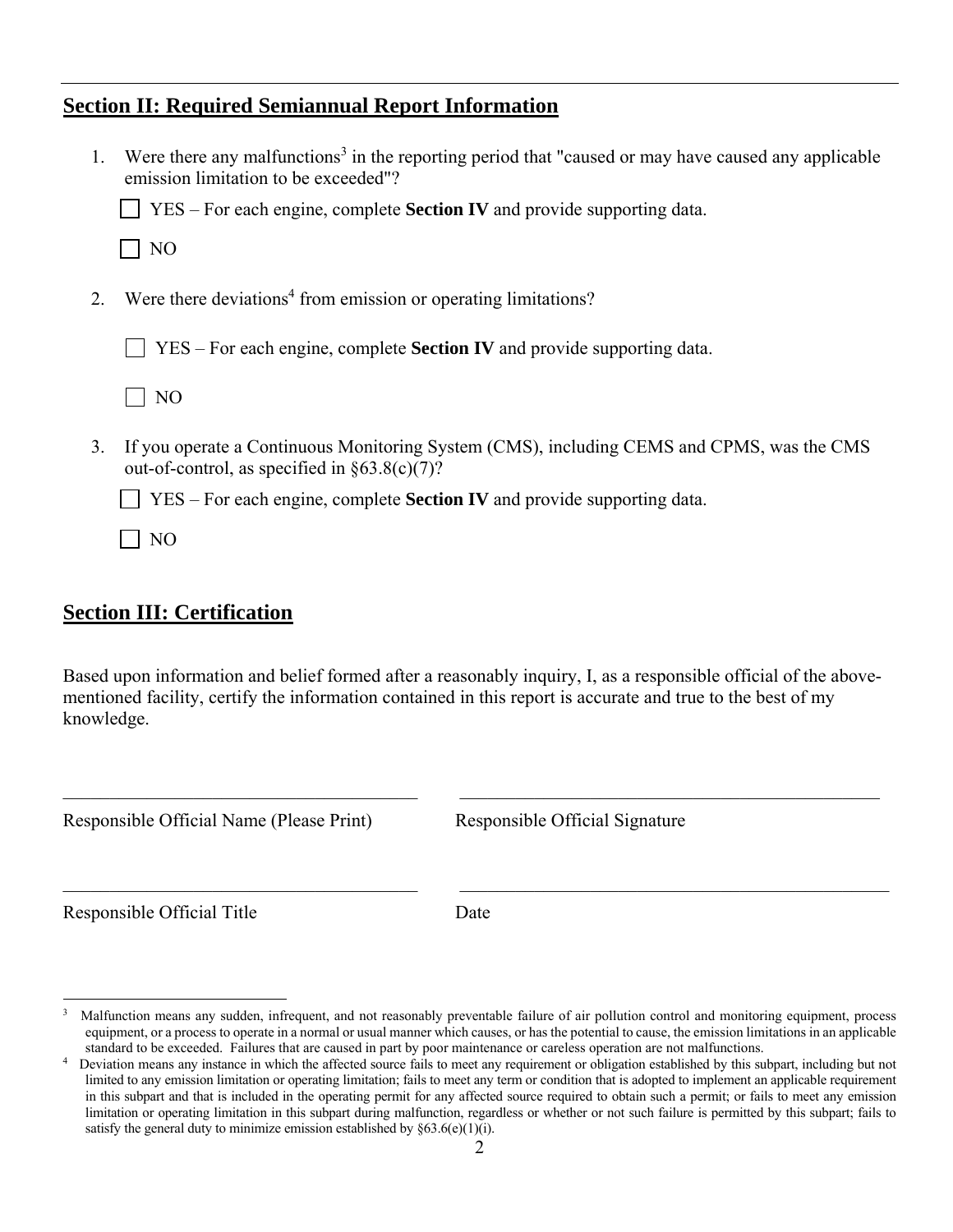# **Section IV: Engine Malfunction or Deviation Information (You are only required to provide the information in this Section IV if you had a malfunction or deviation in the report period.)**

Engine ID or Description:

## **Malfunctions**

- 1. If the engine experienced a malfunction which caused or may have caused any applicable emission limitation to be exceeded, provide the following information in a written report using the Optional Log form or in any format that is convenient.
	- Number, duration, and a brief description for each type of malfunction which occurred during the reporting period.
	- Description of actions taken by an owner or operator during a malfunction of an affected source to minimize emissions, including actions taken to correct a malfunction.

## **Deviations from operating limits or emission limits**

2. If the engine experienced deviation from an emission or operating limit, is the engine equipped with a Continuous Parameter Monitoring System (CPMS)?

 $\Box$  YES – go to #3 below  $\Box$  NO – go to #4 below

- 3. If you are using a CPMS to demonstrate compliance and you checked "YES" to #2 above, for each deviation from an emission or operating limit, provide the following information using the Optional Log form or in a written report in any format that is convenient:
	- The date and time that each malfunction started and stopped.
	- The date, time, and duration that each CMS was inoperative, except for zero (low-level) and highlevel checks.
	- The date, time, and duration that each CMS was out-of-control, including the information in  $§63.8(c)(8)$ .
	- The date and time that each deviation started and stopped, and whether each deviation occurred during a period of malfunction or during another period.
	- A summary of the total duration of the deviation during the reporting period, and the total duration as a percent of the total source operating time during that reporting period.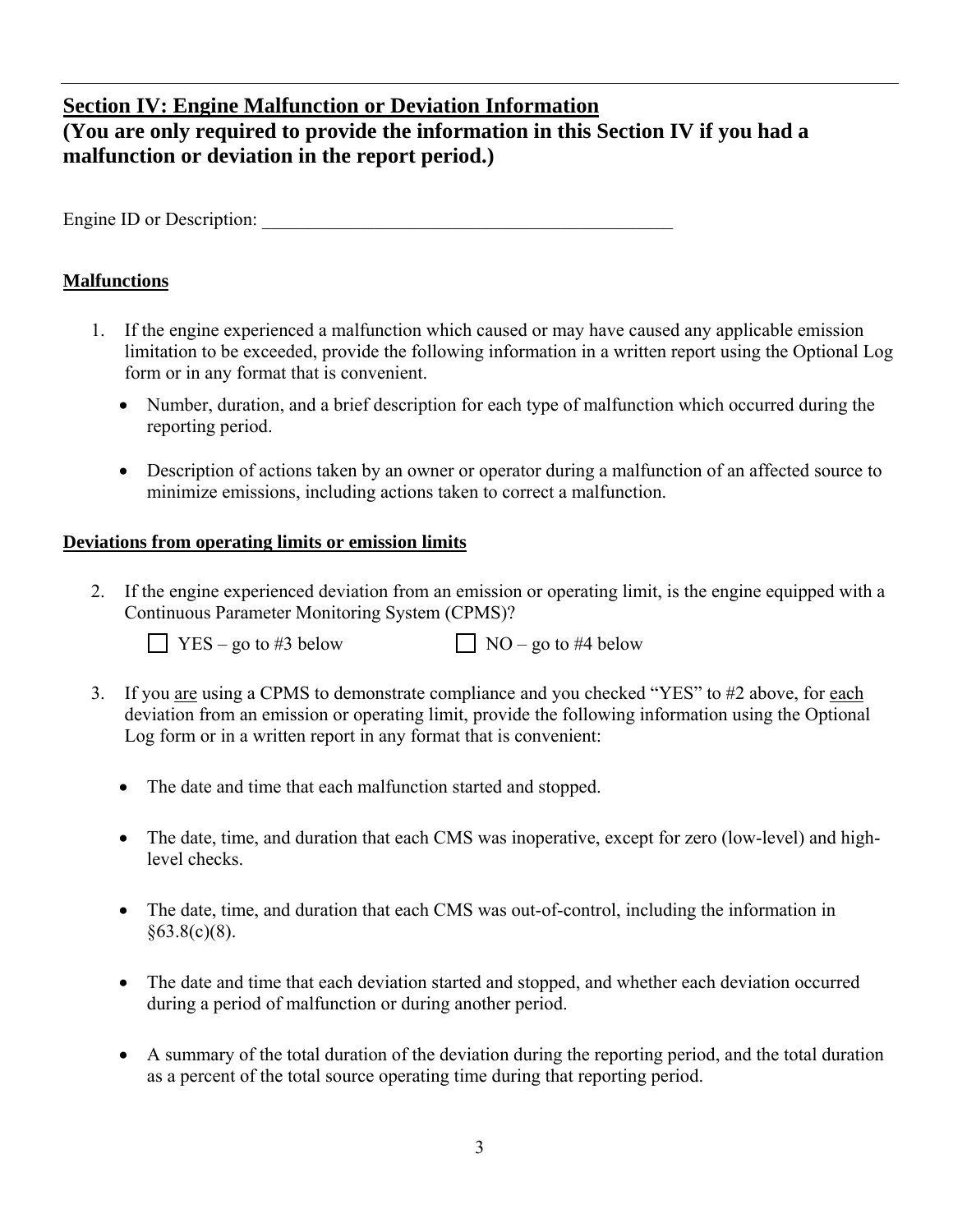- A breakdown of the total duration of the deviations during the reporting period into those that are due to control equipment problems, process problems, other known causes, and other unknown causes.
- A summary of the total duration of CMS downtime during the reporting period, and the total duration of CMS downtime as a percent of the total operating time of the stationary RICE at which the CMS downtime occurred during that reporting period
- An identification of each parameter and pollutant (CO or formaldehyde) that was monitored at the stationary RICE.A brief description of the stationary RICE.
- A brief description of the CMS.
- The date of the latest CMS certification or audit.
- A description of any changes in CMS, processes, or controls since the last reporting period.
- 4. If you are not using a CPMS (selected "NO" for #2 above) and there were deviations from emission or operating limitations, include the following information in any format that is convenient.
	- Total operating time of the engine monitored in the reporting period;
	- The number, duration and cause of each deviation and corrective action(s) to return the engine and any associated control device to normal operation.
- 5. For Compression Ignition engines > 300 HP and < 30 liters/cylinder displacement, was only ultra-low sulfur diesel fuel (ULSD at a maximum of 15 parts per million sulfur content) used in the engine?  $\Box$  YES  $\Box$  NO